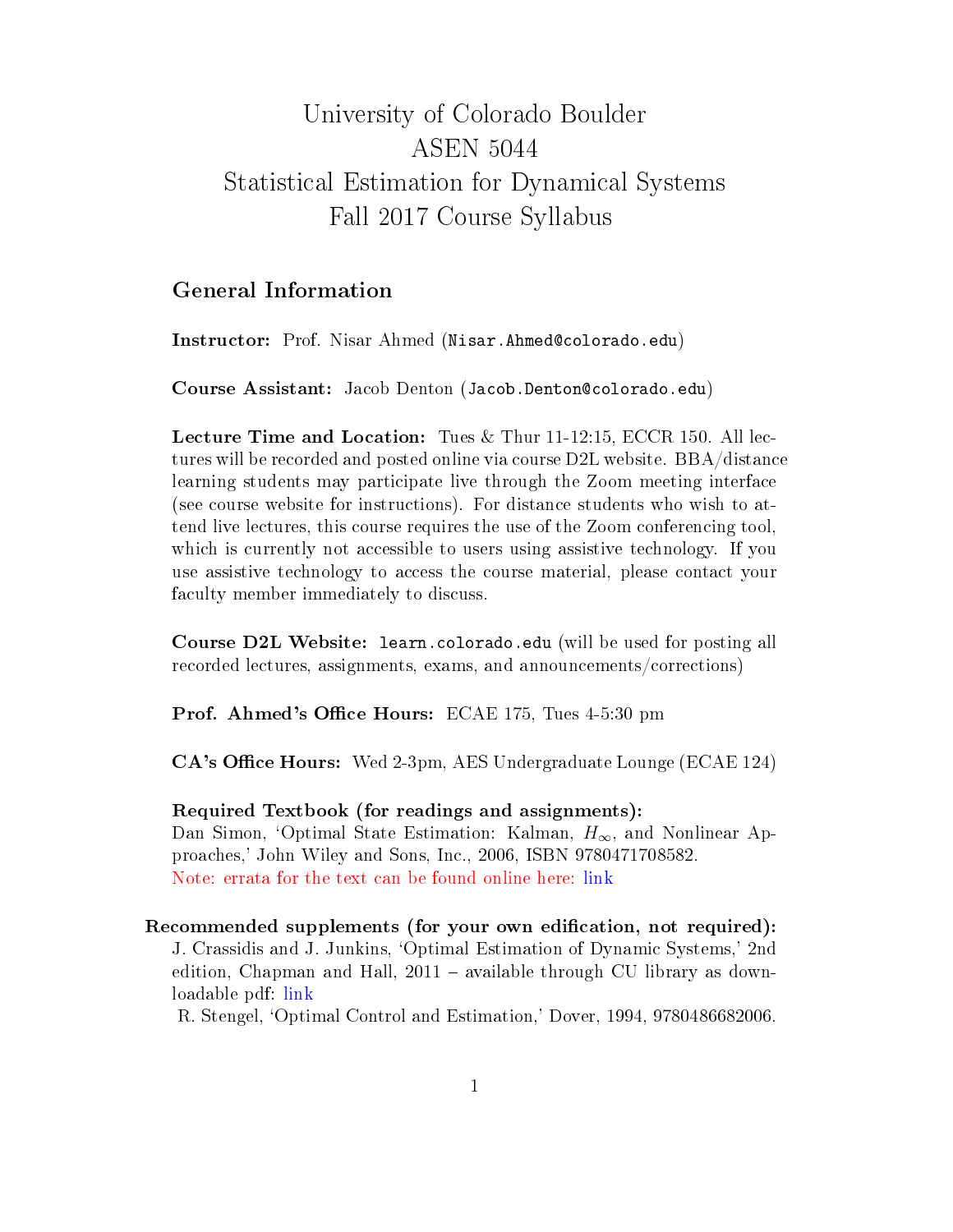## Course Details

Description This course will introduce students to the theory and methods of statistical estimation for general linear and nonlinear dynamical systems, with a particular emphasis on aerospace and other engineering applications. Major topics include: review of applied probability and statistics; modeling and optimal state estimation for stochastic dynamical systems; theory and design of Kalman filters for linear systems; linearized and extended Kalman filters for non-linear systems.

Learning Objectives Students will gain both a fundamental and practical understanding of estimation algorithms from a general dynamical systems standpoint. This will prepare them to tackle challenging estimation problems that they will eventually encounter in later courses and in their own professional/research pursuits.

In particular, by the end of this course, students will:

- 1. be well-acquainted with basic theory and engineering usage of probability and statistics;
- 2. explore, explain, and apply core concepts of statistical estimation theory, especially to problems dened by discrete time stochastic linear and non-linear state space dynamic process models;
- 3. formulate and solve dynamic state estimation problems using Kalman filters, least-squares estimators, and other related statistical estimation algorithms;
- 4. design, simulate, evaluate, visualize and tune estimator performance for real applications in software (e.g. Matlab, Python).

Grading, Assignments and Exams Course grades will be determined on the basis of homework  $(20\%)$ , midterm 1  $(25\%)$ , midterm 2  $(25\%)$ , and a final project  $(30\%)$ . Students will be encouraged to work in pairs for the final project.

Weekly homework will be assigned, collected, and *partially graded*. Collaboration is encouraged, but students must turn in their own work.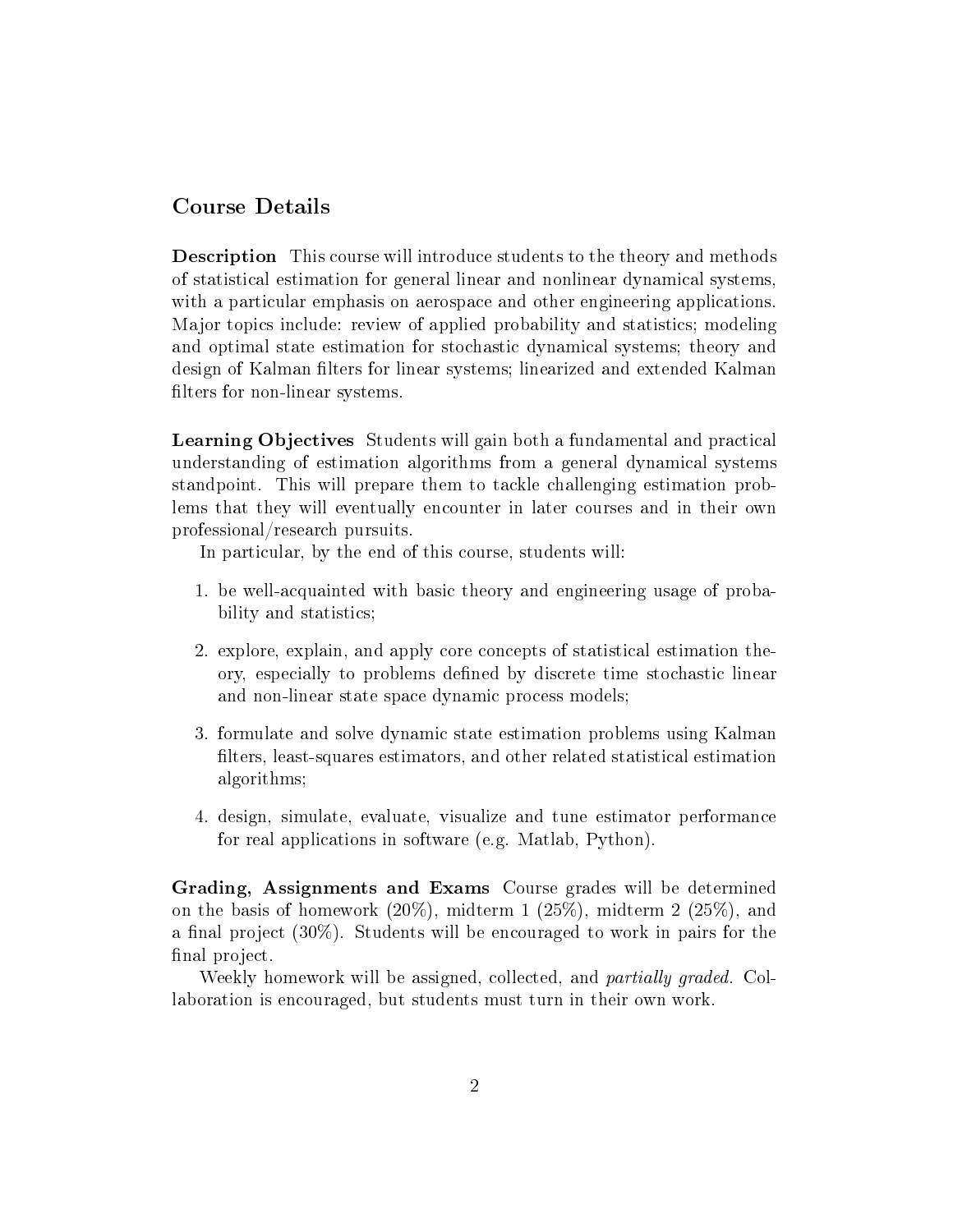All exams will be take home and open-book/open-note. Students will have exactly one week to complete exams and may not collaborate with each other in any way.

Online/BBA distance learning students will not require a proctor, but will submit all assignments and exams via dropboxes on the course D2L website.

Students are responsible for working out an alternative plan with the instructor for submitting assignments/exams if these cannot be completed in time.

Exams must be rescheduled at least 2 weeks prior; homework extensions require at least 48 hour notice. The rescheduling and extension policy will be strictly enforced.

All students must adhere to the CU Honor Code. See below under `General Policies' for more information regarding expectations for academic integrity, and repercussions for violations thereof.

| $\mathrm{Week}(\mathrm{s})$ | Topic                                               | Text Chaps. |
|-----------------------------|-----------------------------------------------------|-------------|
|                             | Intro & overview                                    |             |
| $1-3$                       | Basic linear dynamical systems theory               | $1.1 - 1.7$ |
| 36                          | Probability and stochastic processes                | $2.1 - 2.7$ |
| $6 - 7$                     | Least squares estimation                            | 3137        |
| $7-8$                       | Stochastic linear system analysis                   | 4.1-4.2     |
| 89                          | The Kalman filter (KF)                              | $5.1 - 5.5$ |
| 9-11                        | KF tuning, testing, variations, and generalizations | 6.7         |
| $11 - 14$                   | Nonlinear filters: Bayes filter, Linearized KF, EKF | 13.1,13.2   |
| 14-15                       | Continuous-time KF                                  |             |

Anticipated Course Schedule (may vary)

General Policies (please read carefully) If you qualify for accommodations because of a disability, please submit to your professor a letter from Disability Services in a timely manner (for exam accommodations provide your letter at least one week prior to the exam) so that your needs can be addressed. Disability Services determines accommodations based on documented disabilities. Contact Disability Services at 303-492-8671 or by e-mail at [dsinfo@colorado.edu.](dsinfo@colorado.edu) If you have a temporary medical condition or injury, see [Temporary Injuries guidelines](http://click.communications.cu.edu/?qs=529946df7916528fb2c761bfaf787824049178500b99dab80f10fe80c76848cdfdac334391dfc61c) under the [Quick Links at the](http://click.communications.cu.edu/?qs=529946df7916528f76ea7e7c7e7e580545d48f3238e969bea48176845ae3e6dc6955845e7ac1decf) [Disability Services](http://click.communications.cu.edu/?qs=529946df7916528f76ea7e7c7e7e580545d48f3238e969bea48176845ae3e6dc6955845e7ac1decf) website and discuss your needs with your professor.

Campus policy regarding religious observances requires that faculty make every effort to deal reasonably and fairly with all students who, because of religious obligations, have conflicts with scheduled exams, assignments or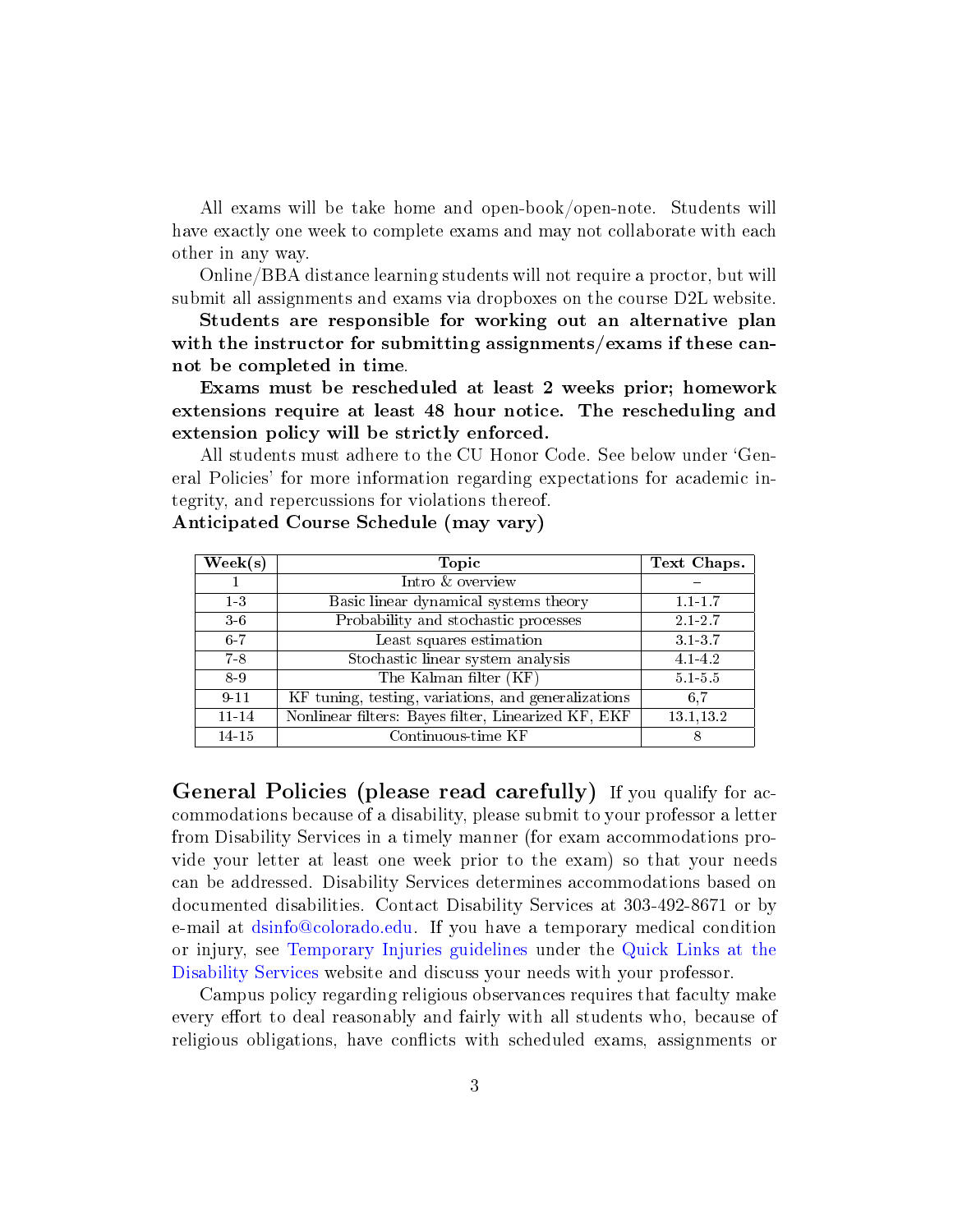required attendance. In this class, students must contact the professor at least 2 weeks prior to anticipated absences for exams. See the [campus policy](http://click.communications.cu.edu/?qs=529946df7916528fa9913fd8d4d27f22b123c701595176280b111aae70ff7d5cc7c7b8c4de97e381) [regarding religious observances](http://click.communications.cu.edu/?qs=529946df7916528fa9913fd8d4d27f22b123c701595176280b111aae70ff7d5cc7c7b8c4de97e381) for full details.

The University of Colorado Boulder (CU Boulder) is committed to maintaining a positive learning, working, and living environment. CU Boulder will not tolerate acts of sexual misconduct, discrimination, harassment or related retaliation against or by any employee or student. CU's Sexual Misconduct Policy prohibits sexual assault, sexual exploitation, sexual harassment, intimate partner abuse (dating or domestic violence), stalking or related retaliation. CU Boulder's Discrimination and Harassment Policy prohibits discrimination, harassment or related retaliation based on race, color, national origin, sex, pregnancy, age, disability, creed, religion, sexual orientation, gender identity, gender expression, veteran status, political affiliation or political philosophy. Individuals who believe they have been subject to misconduct under either policy should contact the Office of Institutional Equity and Compliance (OIEC) at 303-492-2127. Information about the OIEC, the above referenced policies, and the campus resources available to assist individuals regarding sexual misconduct, discrimination, harassment or related retaliation can be found at the [OIEC website.](http://click.communications.cu.edu/?qs=529946df7916528fb825e98de838956bafc89c55547065350bd517a359ccb9f90bb9eca30c7a76a6)

Students and faculty each have responsibility for maintaining an appropriate learning environment. Those who fail to adhere to such behavioral standards may be subject to discipline. Professional courtesy and sensitivity are especially important with respect to individuals and topics dealing with differences of race, color, culture, religion, creed, politics, veteran's status. sexual orientation, gender, gender identity and gender expression, age, disability, and nationalities. Class rosters are provided to the instructor with the student's legal name. I will gladly honor your request to address you by an alternate name or gender pronoun. Please advise me of this preference early in the semester so that I may make appropriate changes to my records. For more information, see the policies on [classroom behavior](http://click.communications.cu.edu/?qs=529946df7916528fb8ec72aa331541b3962203c45a11b6bacad32f67183766b8ed17ff6360a32e79) and [the student](http://click.communications.cu.edu/?qs=529946df7916528f89a1d08dd9d29a41d3a0b75f85593ab4dbc82f1f32c47877cea0a2edd846c2d5) [code.](http://click.communications.cu.edu/?qs=529946df7916528f89a1d08dd9d29a41d3a0b75f85593ab4dbc82f1f32c47877cea0a2edd846c2d5)

All students enrolled in a University of Colorado Boulder course are responsible for knowing and adhering to the academic integrity policy of the institution. Violations of the policy may include: plagiarism, cheating, fabrication, lying, bribery, threat, unauthorized access, clicker fraud, resubmission, and aiding academic dishonesty. All incidents of academic misconduct will be reported to the Honor Code Council [\(honor@colorado.edu;](honor@colorado.edu) 303-735-2273). Students who are found responsible for violating the academic in